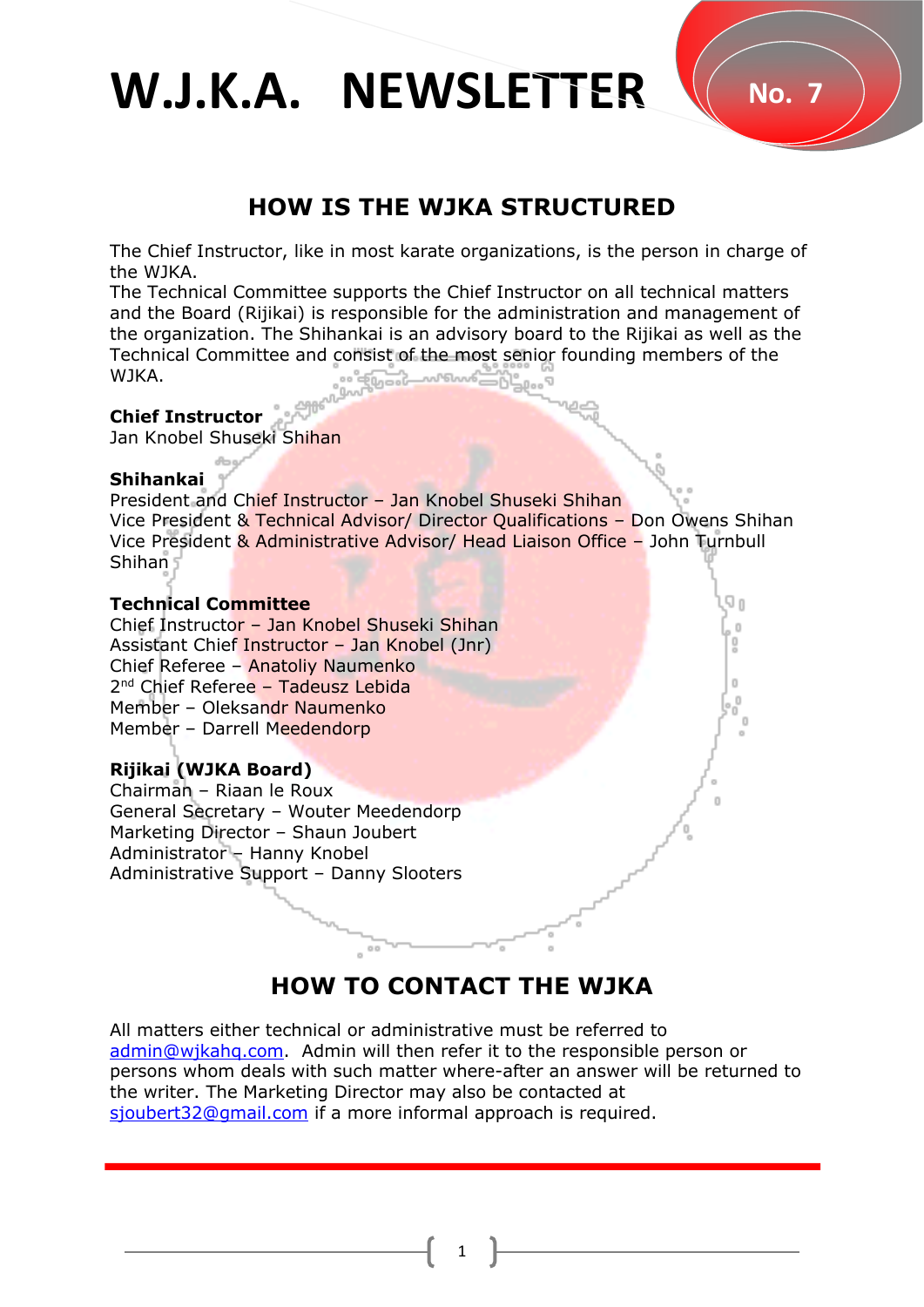# W.J.K.A. NEWSLETTER VO.7

# **[What a heck are Shihan, Kyoshi, Hanshi, Renshi, etc?](https://karatecoaching.com/what-a-heck-are-shihan-kyoshi-hanshi-renshi-etc/)**

Many people ask about these titles and the meaning of these Japanese words and the history behind them.

The explanation about those confusing Japanese titles. In this explanation Soke and Kancho will be added as a bonus.

Let's start with shihan.

First of all, shihan is not exactly a title. In other words, this is not something an organization would bestow or permit. Shihan (師範) means literally "to be a model" but it is only a formal word for sensei or instructor or teacher. So if you are teaching karate; for that matter any martial arts and non-martial arts field, you can be addressed as shihan. However, it is customarily reserved for the senior instructors or teachers. For instance, if a Nidan or Sandan person at the age of 20's will not normally be addressed as shihan even if he or she may be the chief instructor of a dojo or a club. Since it is not a bestowed title it does not have the age or rank requirement. We would consider Godan and above as the senior ranks those sensei can be addressed as Shihan. On the same token, it will not be considered as impolite or rude if you address a senior instructor as sensei even if he is 8th or 9th dan.

There is one exception to the above rule. There is a bestowed title of Shuseki Shihan. Shuseki means "Top position" so it means the Chief Instructor of an organization. This is used only in a large organization like JKA, JKS, ISKF, etc as they have multiple number of senior instructors. If you are the only instructor in your dojo or an organization then you should not use Shuseki Shihan even if you are a senior rank instructor.

On the other hand, Kyoshi, Renshi and Hanshi are bestowed titles. However, in general in karate (with JKA, ISKF, JKS, IJKA and WJKA) those titles are not used. The only exception is Zen Nihon Karatedo Renmei (Japan Karate Federation or JKF). This organization is a non-style specific organization and its members are Shotokan, Shito ryu, Goju ryu and Wado ryu. It is a member of WKF and it is assumed that it also grants these titles. They grants these titles because there is an influence from Kendo. The history goes back to 1895 when the martial arts organization called Dai Nihon Butokukai was established. They promoted various martial arts including kendo, judo, jujitsu, kyudo, and a few others. However, this organization was dismantled by the occupation force (GQ) in 1945. Even though the same name organization was established in 1957 it is not related to the original Dai Nihon Butokukai though they probably wish to claim as such as the prewar organization received a lot of respect and honor as it was sponsored by the Japanese government. The current organization is no longer well known or large in membership as it is only a private organization without any sponsorship from the government.

There are not too many Renshi or Hanshi. According to Dai Nihon Butokukai or JKF, the ranks starts with Renshi and ends with Hanshi being the highest. So, Kyoshi is the middle rank.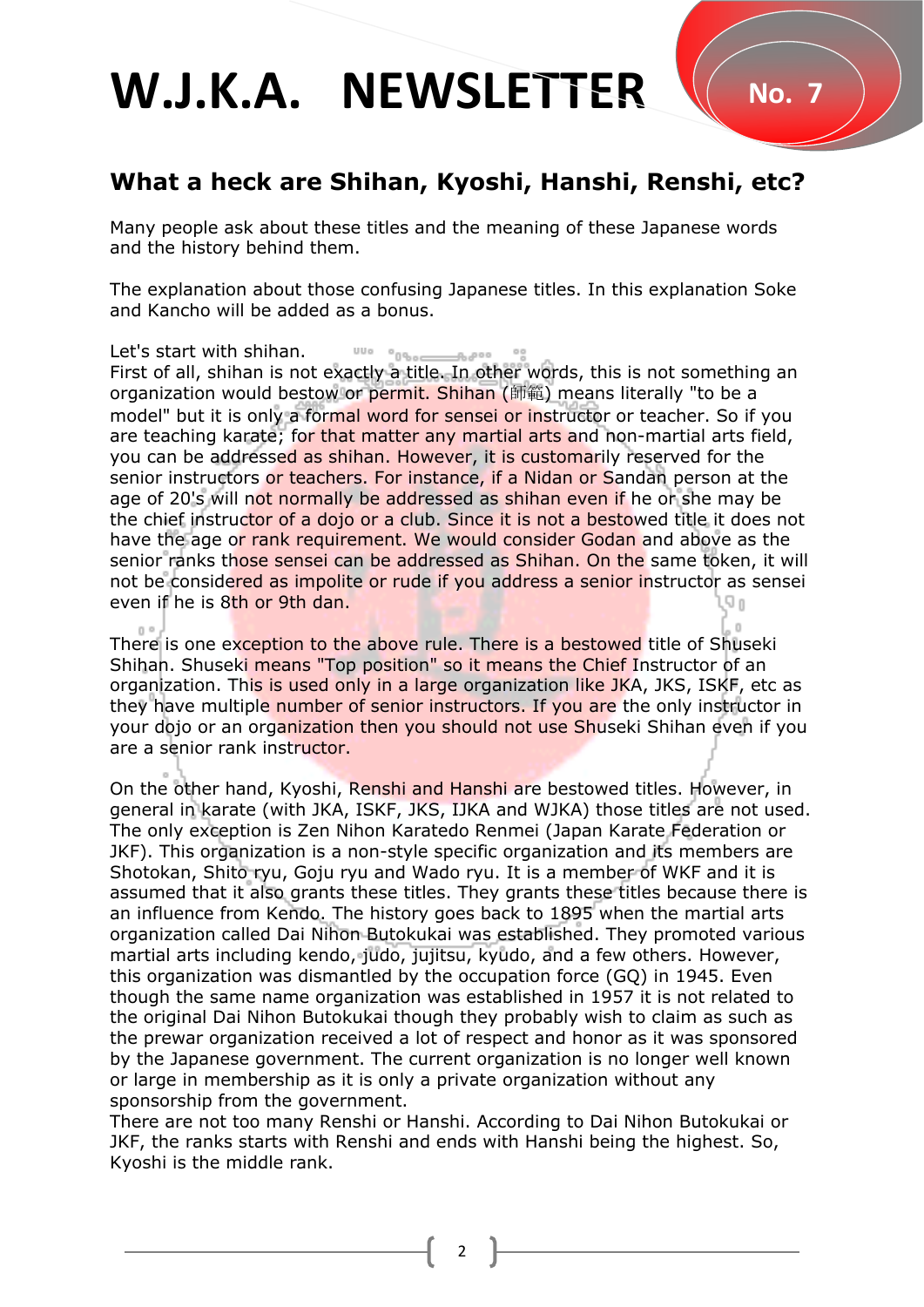# W.J.K.A. NEWSLETTER \( No. 7

For your information, let me list the requirements to qualify those ranks (by JKF):

Hanshi (範士): 8th dan for more than 2 years, older than 60 Kyoshi (教士): 6th dan and above for minimum 2 years, older than 50 Renshi (錬士): 5th dan and above for minimum 1 year, older than 40

## What is Kancho (館長) ?

You are familiar with Shotokan and the part of "kan" is the same here. Kan means building so the connotation is the dojo. Cho means the head or top (i.e. shacho: president). Kanazawa sensei uses Kancho as his title. This is a little mystery as his organization (Kokusai Shotokan Karatedo Renmei) does not end with "kan".

The last one is Soke (宗家) Soke means a central family who carries a certain art as their family tradition. Though you can find such a family in some Japanese martial arts such as kenjutsu this tradition is more popularly with the non-martial arts such as tea ceremony (sado), flower arrangement (kado), Japanese dancing (kabuki, noh, etc), Japanese music and instruments (shakuhachi, koto, etc). It is customarily carried by the same family of the founder but of course there are some exceptions.

### Conclusion:

As many of the readers can guess that Funakoshi sensei did not care for the titles. He never accepted any rank for himself even though he granted those ranks to his students. The only exception is Shuseki Shihan. When Japan Karate Association (JKA) was founded in 1948 he accepted to become the first Chief Instructor. Even with this title he resigned in 1956, a year before his passing.

Nakayama sensei and Asai sensei both held Shuseki Shihan positions.



# **INT. WJKA GRADING SYSTEM FOR KYU & DAN**

- 10.Kyu White
- 9.Kyu White / Yellow
- 8.Kyu Yellow
- 7.Kyu **Orange**
- 6.Kyu Green
- 5.Kyu Blue
- 4.Kyu Purple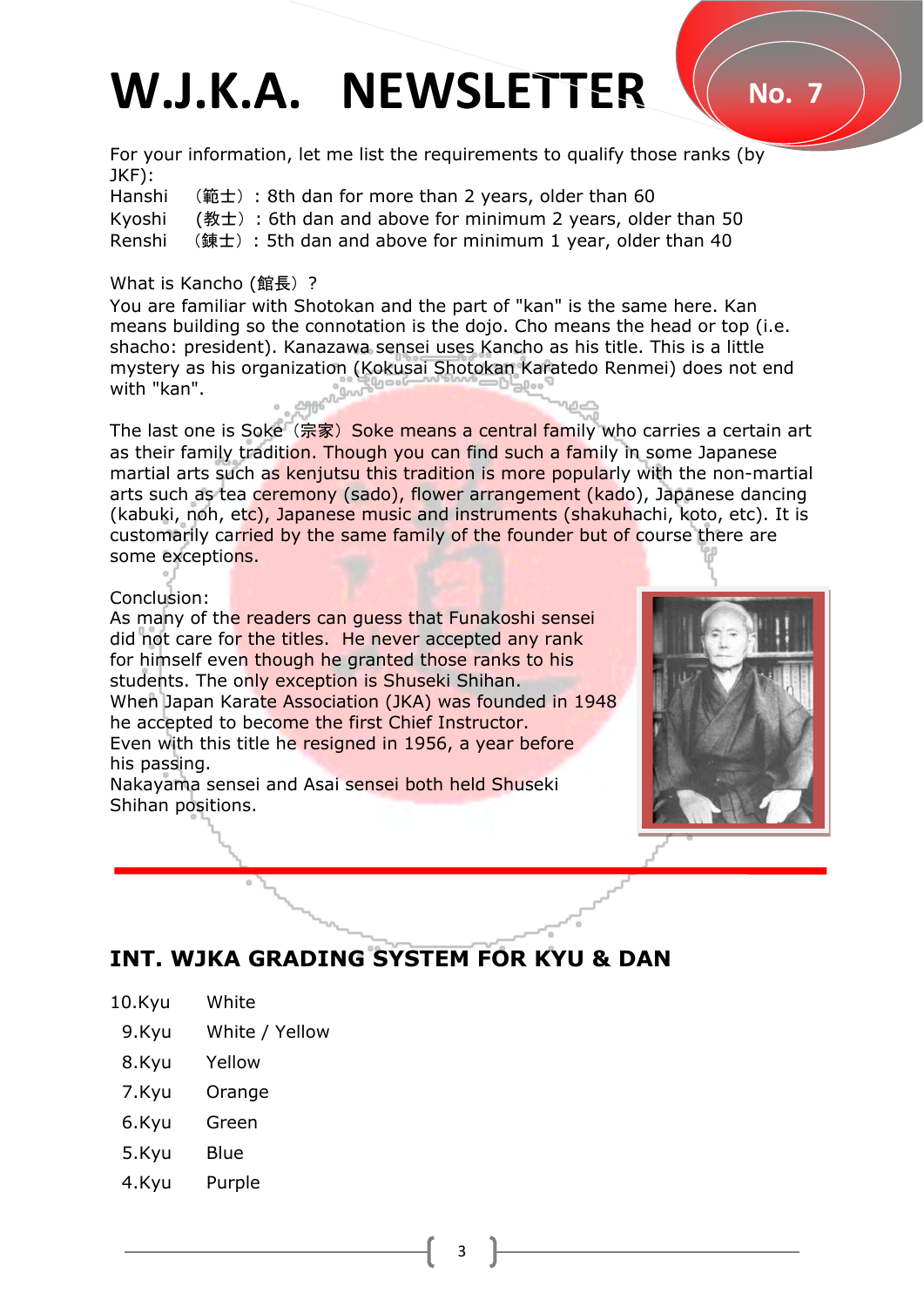# W.J.K.A. NEWSLETTER VO.7

- 3.Kyu Brown
- 2.Kyu Brown
- 1.Kyu Brown
- 1.Dan Those who have trained 2 years or more and have at least 1year WJKA membership / Age +10 yrs.
- 2.Dan Those who have trained for 2 years or more from the date of 1. Dan WJKA registration
- 3.Dan Those who have trained for 3 years or more from the date of 2. Dan WJKA registration / Age +18 yrs.
- 4.Dan Those who have trained for 4 years or more from the date of 3. Dan WJKA registration
- 5.Dan Those who have trained for 5 years or more from the date of 4. Dan WJKA registration and age +30 yrs.
- 6.Dan Those who have trained for 6 years or more from the date of 5. Dan WJKA registration
- 7.Dan Those who have trained for 7 years or more from the date of 6. Dan WJKA registration

# **EXAMINATION**

## • **Dan Examination**

At least 1-year membership is compulsory to all  $1<sup>st</sup>$  Kyu's to have the possibility for grading and registration Shodan.

## • **Time limits for re-examinations**

All karateka who must redo a part of their grading which they failed, must do so no earlier than 3 months or later than 1 year after their grading. Failing to do so will result in a full regrading being required with the resultant costs.

## • **Dan Registration**

Dans must be registered within 3 months of the grading. No exceptions will be made. Is the registration after 3 month, the date of payment will be the date on the certificate and not the date of the examination.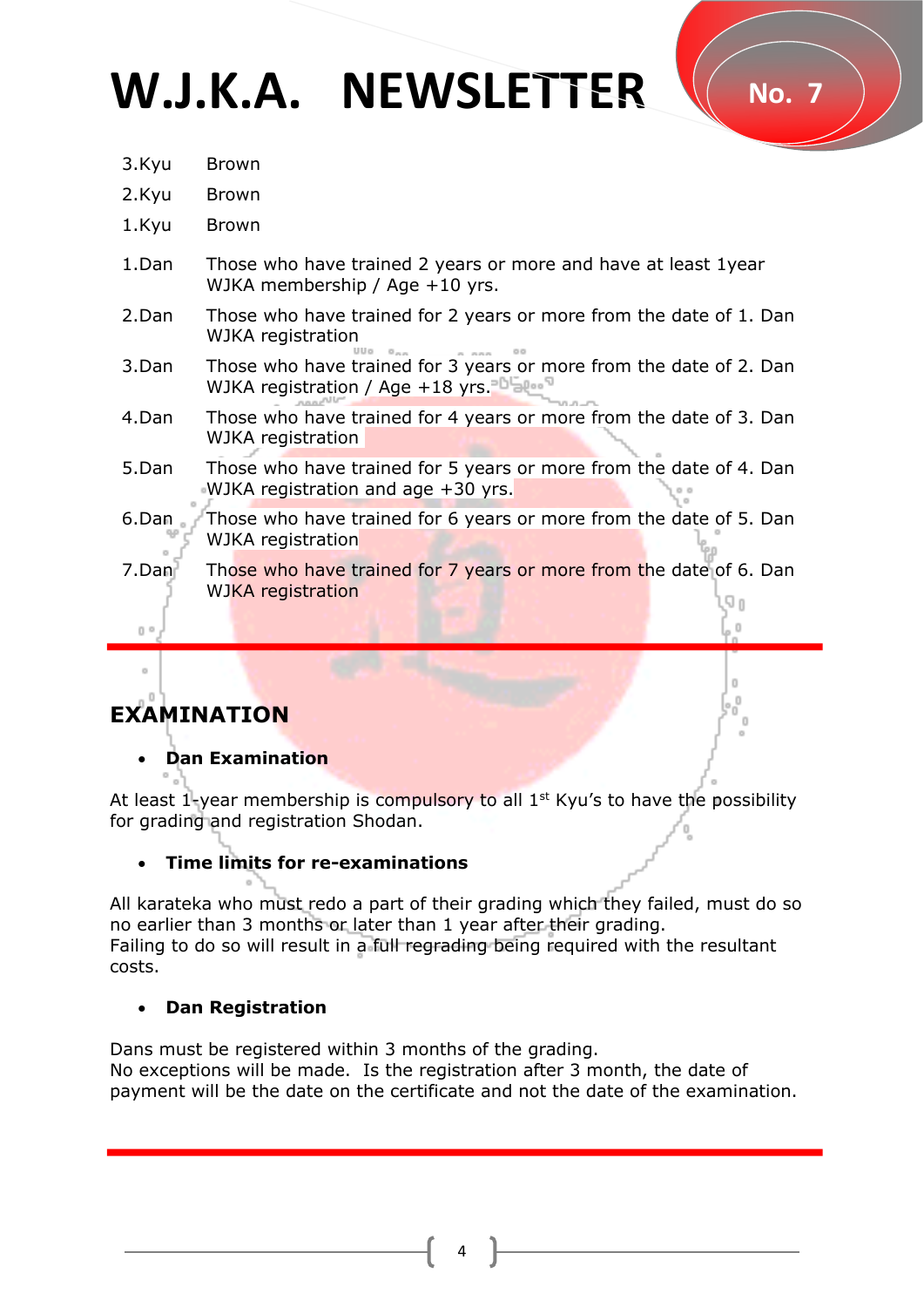# W.J.K.A. NEWSLETTER W.No. 7

# **MEMBERSHIP**

WJKA membership is OPEN to ALL Grades.

At least 1-year membership is compulsory to all  $1<sup>st</sup>$  Kyu's to have the possibility for grading and registration Shodan.

The cost for lifetime membership is  $\epsilon$  30, -

For affiliation view: <http://www.wjkahq.com/affiliation.php>

Lifetime membership will continue if a karateka is an active member of a WJKA Dojo. Where the Dojo leaves the WJKA, members will be allowed to continue as individual members. Such members must however inform the WJKA of their intention to remain as members within a 3 months period, failure to do so they will result in them becoming inactive.

# **REPORT 7. WJKA WORLD CAMP & CHAMPIONSHIPS**

The WJKA World Camp & Championships was a success and it was well hosted by South Africa.

A big thank you to the Organization, the volunteers, referees, judges and table officials. A special thank you to all that attended.

The 8th World Camp and Championships will be hosted by Ukraine in 2021. Please plan and commit to this event. Further details, dates etc. will be available in the next newsletter.

# **SUMMERCAMP 2020**

.

The WJKA Technical Committee will set up a program for the planned Summer Camp in 2020 in Germany or the Netherlands. The information will be distributed via e-mail to all countries and representatives. We will keep you informed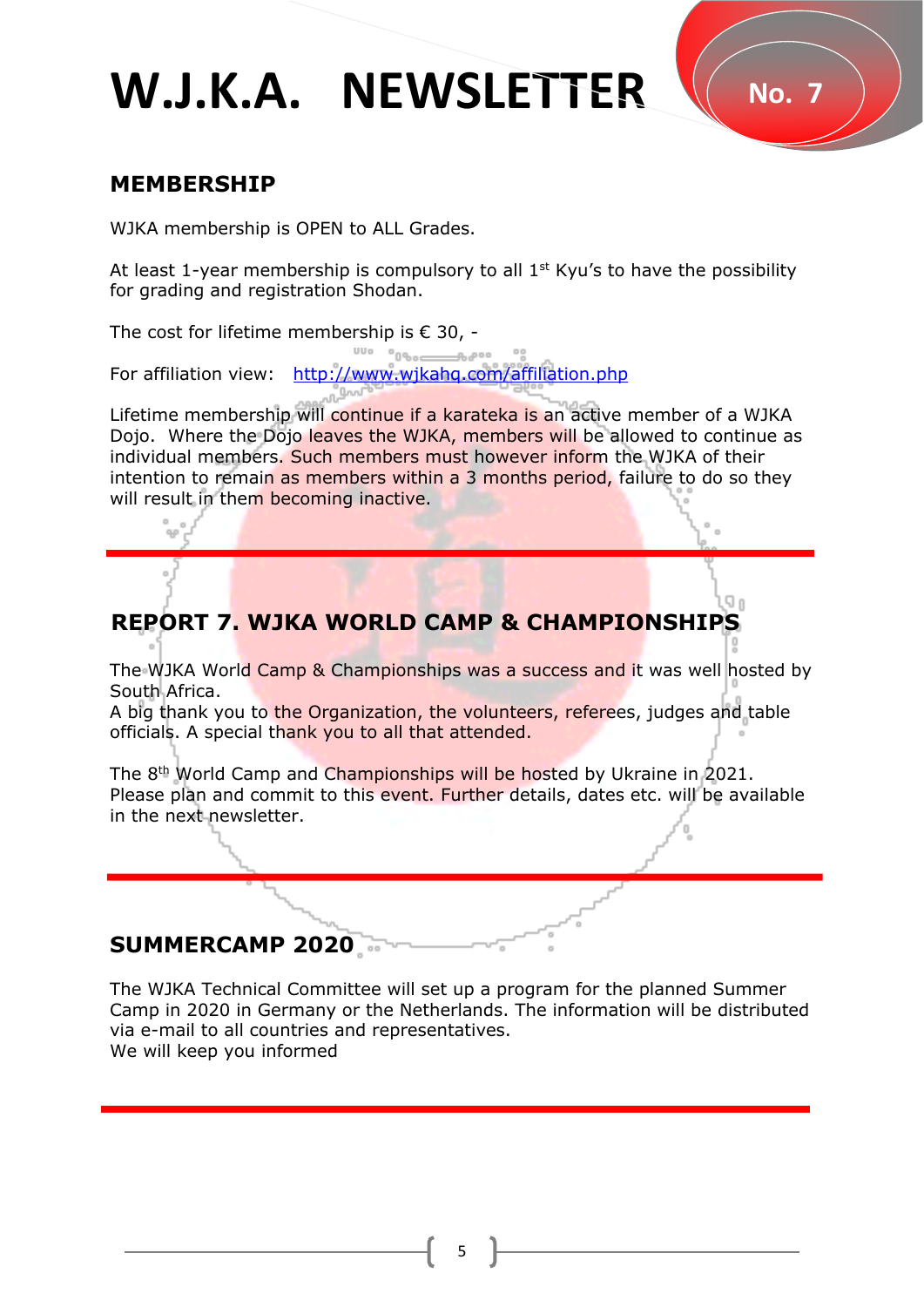# W.J.K.A. NEWSLETTER V No. 7

# **SCHEDULE 2019 + 2020**

## • **Please send us the schedule of your upcoming events.**

If you want your event listed on our worldwide schedule you must send all details to our administration office **admin@wjkahq.com** att. to webmaster.

You can also contact the Marketing Director, Shaun Joubert on [sjoubert32@gmail.com](mailto:sjoubert32@gmail.com)

## **WJKA WEBSITE**

## • **Have you visited the new website yet? ?**

Please have a look at [www.wjkahq.com](http://www.wjkahq.com/) There are lots of information available on the website.

## • **Photo & Video Gallery + Reports**

Please send a report, photos & videos when your event / seminar / examination etc. is finished so we can upload it to the website. This is for promotion of your organization & WJKA.

You can send everything to our email info@wjkahg.com or if it is too much to send by email please use [www.wetransfer.com](http://www.wetransfer.com/) (max 2 GB)

#### Important note:

Only photo's/video's in traditional karate equipment's will be published on the website.

## • **Webdesigner**

You can contact the webmaster/designer Hanny Knobel for all web info info@wjkahq.com or Marketing Director, Shaun Joubert [sjoubert32@gmail.com](mailto:sjoubert32@gmail.com)

## • **To contact HQ is also very easy**.

You only fill-in the contact form on the new website and send it and HQ will respond within 24 hours.

Visit our new website [www.wjkahq.com](http://www.wjkahq.com/) and we will like to know what you think of the new site. Comments and suggestions are always welcome.